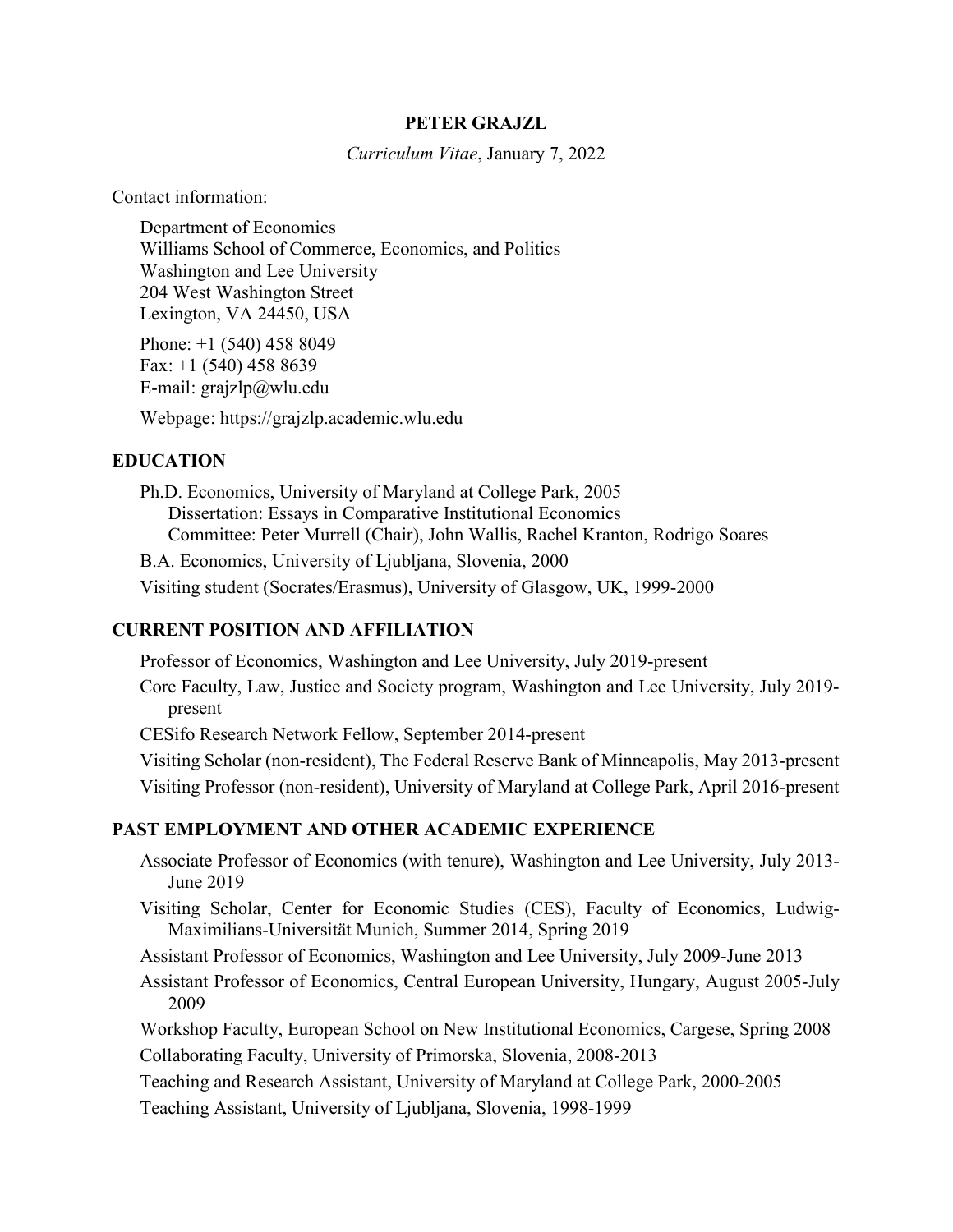#### FIELDS OF INTEREST

Comparative Institutional Economics, Law and Economics, Political Economy

# PUBLICATIONS

- "Lasting Legal Legacies: Early English Legal Ideas and Later Caselaw Development During the Industrial Revolution" (with Peter Murrell), accepted at Review of Law and Economics.
- "Public Cash and Modes of Firm Exit" (with Jaka Cepec and Barbara Mörec), forthcoming in Journal of Evolutionary Economics.
- "Prosecution or Persecution? Extraneous Events and Prosecutorial Decisions" (with Samantha Bielen), Journal of Empirical Legal Studies, 18:4, 765-800, 2021.
- "Judicial Enforcement and Caseload: Theory and Evidence from Brazil" (with Caio Castelliano, Tomas Aquino Guimaraes, and Andre Alves), European Journal of Law and Economics, 52:1, 137-168, 2021.
- "How Has the Covid19 Pandemic Impacted the Courts of Law? Evidence from Brazil" (with Caio Castelliano and Eduardo Watanabe), International Review of Law and Economics, 66, 105989, 2021.
- "Sanctions for Intimate Partner Sexual Violence: Is the Law on the Books the Law in Action?" (with Samantha Bielen and Valentina Dimitrova-Grajzl), forthcoming in Journal of Interpersonal Violence.
- "Adjudication Forums, Specialization, and Case Duration: Evidence from Brazilian Federal Courts" (with Caio Castelliano, Andre Alves, and Eduardo Watanabe), Justice System Journal, 42:1, 50-77, 2021.
- "Blame Based on One's Name? Extralegal Disparities in Criminal Conviction and Sentencing" (with Samantha Bielen and Wim Marneffe), European Journal of Law and Economics. 51:3, 469-521, 2021.
- "Community Development Financial Institutions and Individuals' Credit Risk in Indian Country" (with Valentina Dimitrova-Grajzl, Joseph Guse, and Michou Kokodoko), forthcoming in Journal of Economic Issues.
- "Creditors, Plan Confirmations, and Bankruptcy Reorganizations: Lessons from Slovenia" (with Jaka Cepec), European Business Organization Law Review, 22:3, 559-589, 2021.
- "A Machine-Learning History of English Caselaw and Legal Ideas Prior to the Industrial Revolution II: Applications" (with Peter Murrell), Journal of Institutional Economics, 17:2, 201-216, 2021.
- "A Machine-Learning History of English Caselaw and Legal Ideas Prior to the Industrial Revolution I: Generating and Interpreting the Estimates" (with Peter Murrell), Journal of Institutional Economics, 17:1, 1-19, 2021.
- "Characterizing a Legal-Intellectual Culture: Bacon, Coke, and Seventeenth-Century England" (with Peter Murrell), Cliometrica, 15:1, 43-48, 2021.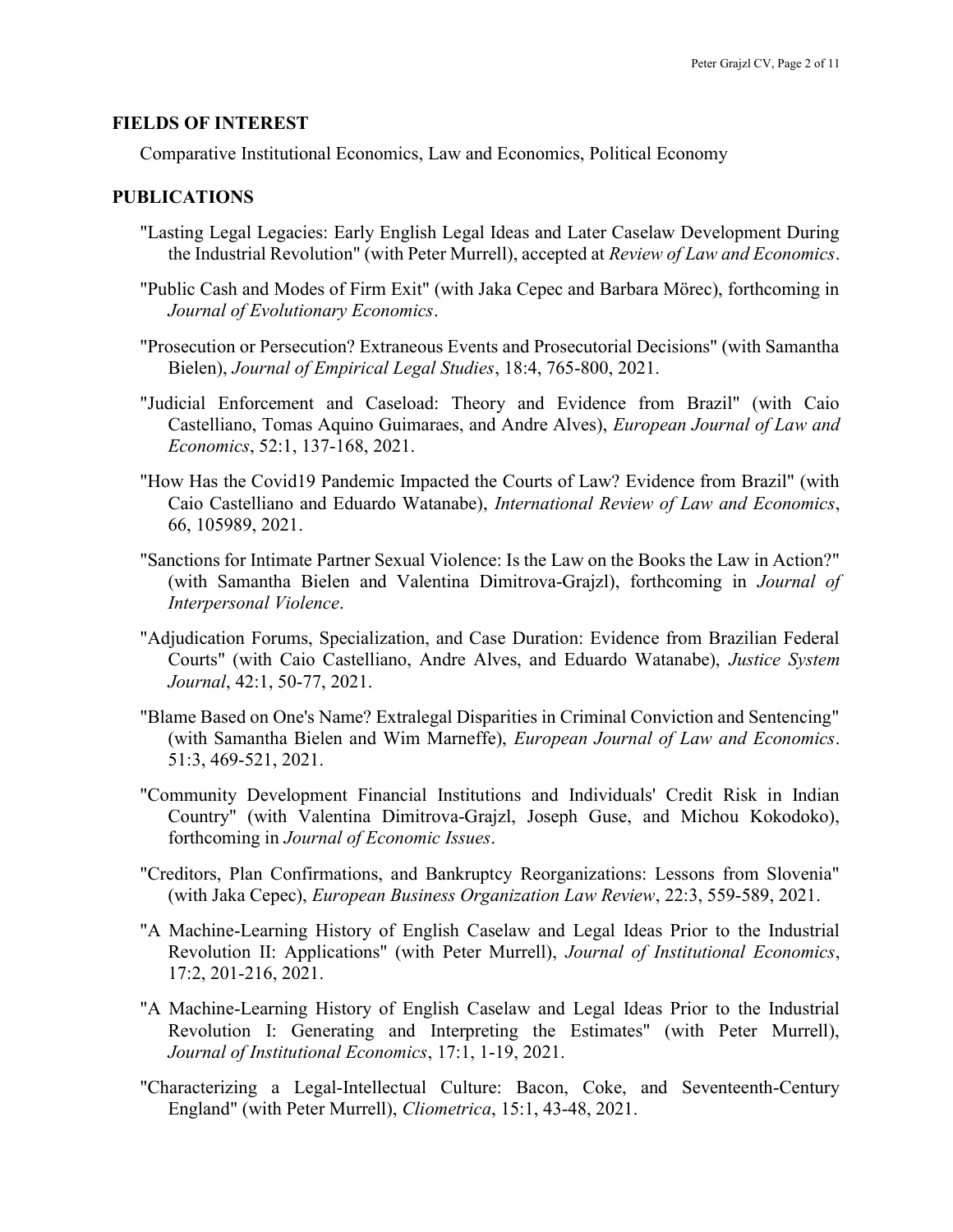- "Management Turnover, Ownership Change, and Post-Bankruptcy Failure of Small Businesses" (with Jaka Cepec), Small Business Economics, 57:1, 555-581, 2021.
- "Spurred by Legal Tradition or Contextual Politics? Lessons about Judicial Dissent from Slovenia and Croatia" (with Nuno Garoupa), International Review of Law and Economics, 63, 105912, 2020.
- "Gender-Based Judicial Ingroup Bias in Sex Crime Sentencing: Evidence from Belgium" (with Samantha Bielen), International Journal of Law, Crime and Justice, 62, 100394, 2020.
- "Multi-Court Judging and Judicial Productivity in a Career Judiciary: Evidence from Nepal" (with Shikha Silwal), International Review of Law and Economics, 61, 105888, 2020.
- "Debt-to-Equity Conversion in Bankruptcy Reorganization and Post-Bankruptcy Firm Survival" (with Jaka Cepec), International Review of Law and Economics, 61, 105878, 2020.
- "The Resolution Process and the Timing of Settlement of Medical Malpractice Claims" (with Samantha Bielen and Wim Marneffe), Health Economics, Policy and Law, 15:4, 509-529, 2020.
- "The Functioning of Courts in a Developing Economy: Evidence from Nepal" (with Shikha Silwal), European Journal of Law and Economics, 49:1, 101-129, 2020.
- "Investigating Medical Malpractice Victim Compensation: Micro-Level Evidence from a Professional Liability Insurer's Files" (with Samantha Bielen and Wim Marneffe), European Journal of Health Economics, 20:8, 1249-1260, 2019.
- "Reflections on Study Abroad: A Computational Linguistics Approach" (with Cindy Irby), Journal of Computational Social Science, 2:2, 151-181, 2019.
- "Measuring the Effectiveness of Bankruptcy Institutions: Filtering Failures in Slovenian Financial Reorganizations" (with Jaka Cepec), Journal of Institutional Economics, 15:3, 553-567, 2019.
- "Toward Understanding 17th Century English Culture: A Structural Topic Model of Francis Bacon's Ideas" (with Peter Murrell), Journal of Comparative Economics, 47:1, 111-135, 2019.
- "From Gaming to Justice? A Note on the Effect of American Indian Casinos on Tribal Judicial Systems" (with Randall Akee, Valentina Dimitrova-Grajzl, and Richard Todd), Native American and Indigenous Studies, 6:1, 32-42, 2019.
- "Should Immigrants Culturally Assimilate or Preserve Their Own Culture? Host-Society Natives' Beliefs and the Longevity of National Identity" (with Jonathan Eastwood and Valentina Dimitrova-Grajzl), Social Science Research, 75, 96-116, 2018.
- "Neighborhood Racial Characteristics, Credit History, and Bankcard Credit in Indian Country" (with Valentina Dimitrova-Grajzl, Joseph Guse, Richard Todd, and Michael Williams), Comparative Economic Studies, 60:3, 410-441, 2018.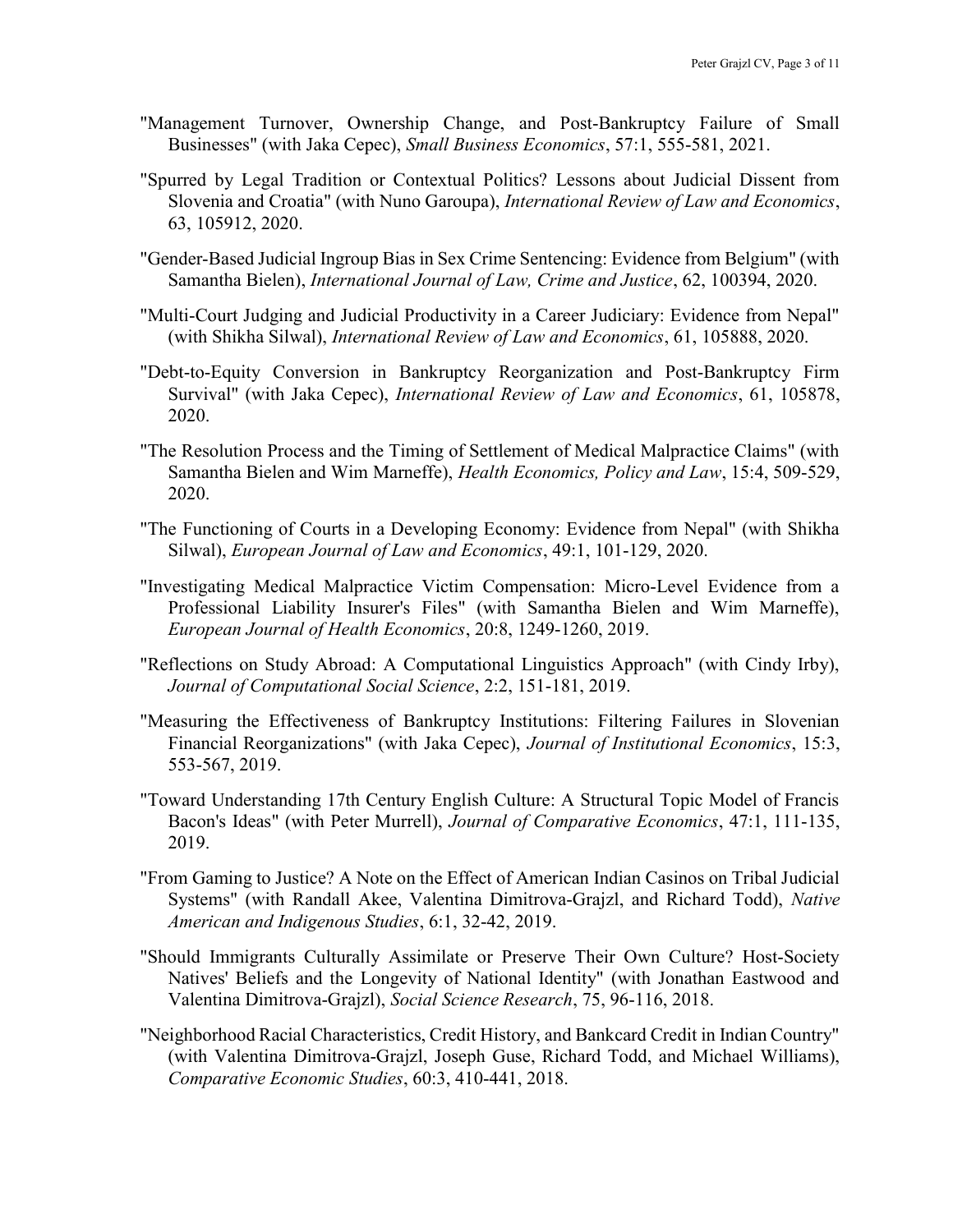- "The Duration of Judicial Deliberation: Evidence from Belgium" (with Samantha Bielen, Wim Marneffe, and Valentina Dimitrova-Grajzl), Journal of Institutional and Theoretical Economics, 174:2, 303-333, 2018.
- "Private Enforcement, Corruption, and Antitrust Design" (with Andrzej Baniak), Journal of Comparative Economics, 46:1, 284-307, 2018.
- "Procedural Events, Judge Characteristics, and the Timing of Settlement" (with Samantha Bielen and Wim Marneffe), International Review of Law and Economics, 52, 97-110, 2017.
- "Do Liquidation Trustee Characteristics Matter for Firm Liquidation Outcomes? Evidence from Slovenia" (with Jaka Cepec and Katarina Zajc), Economic Systems, 41:4, 591-609, 2017.
- "Litigation and the Timing of Settlement: Evidence from Commercial Disputes" (with Katarina Zajc), European Journal of Law and Economics, 44:2, 287-319, 2017.
- "Optimal Liability when Consumers Mispredict Product Usage" (with Andrzej Baniak), American Law and Economics Review, 19:1, 202-243, 2017.
- "A Darwinian Theory of Institutional Evolution Two Centuries Before Darwin?" (with Peter Murrell), Journal of Economic Behavior and Organization, 131A, 346-372, 2016.
- "The Longevity of National Identity and National Pride: Evidence from Wider Europe" (with Valentina Dimitrova-Grajzl and Jonathan Eastwood), Research and Politics, April-June: 1-9, 2016.
- "Information Sharing and the Volume of Private Credit in Transition: Evidence from Ukrainian Bank-Level Panel Data" (with Nataliia Laptieva), Journal of Comparative Economics, 44:2, 434-449, 2016.
- "Racial Group Affinity and Religious Giving: Evidence from Congregation-Level Panel Data" (with Valentina Dimitrova-Grajzl, Joseph Guse, and Taylor Smith), The B.E. Journal of Economic Analysis and Policy (Contributions), 16:2, 689-725, 2016.
- "Controlling Product Risks when Consumers are Heterogeneously Overconfident: Producer Liability vs. Minimum Quality Standard Regulation" (with Andrzej Baniak), Journal of Institutional and Theoretical Economics, 172:2, 274-304, 2016.
- "Courts in a Transition Economy: Case Disposition and the Quantity-Quality Tradeoff in Bulgaria" (with Valentina Dimitrova-Grajzl, Atanas Slavov, and Katarina Zajc), *Economic* Systems, 40:1, 18-38, 2016.
- "Inside Post-Socialist Courts: The Determinants of Adjudicatory Outcomes in Slovenian Commercial Disputes" (with Valentina Dimitrova-Grajzl and Katarina Zajc), European Journal of Law and Economics, 41:1, 85-115, 2016.
- "Consumer Credit on American Indian Reservations" (with Valentina Dimitrova-Grajzl, Joseph Guse, and Richard Todd), Economic Systems, 39:3, 518-540, 2015.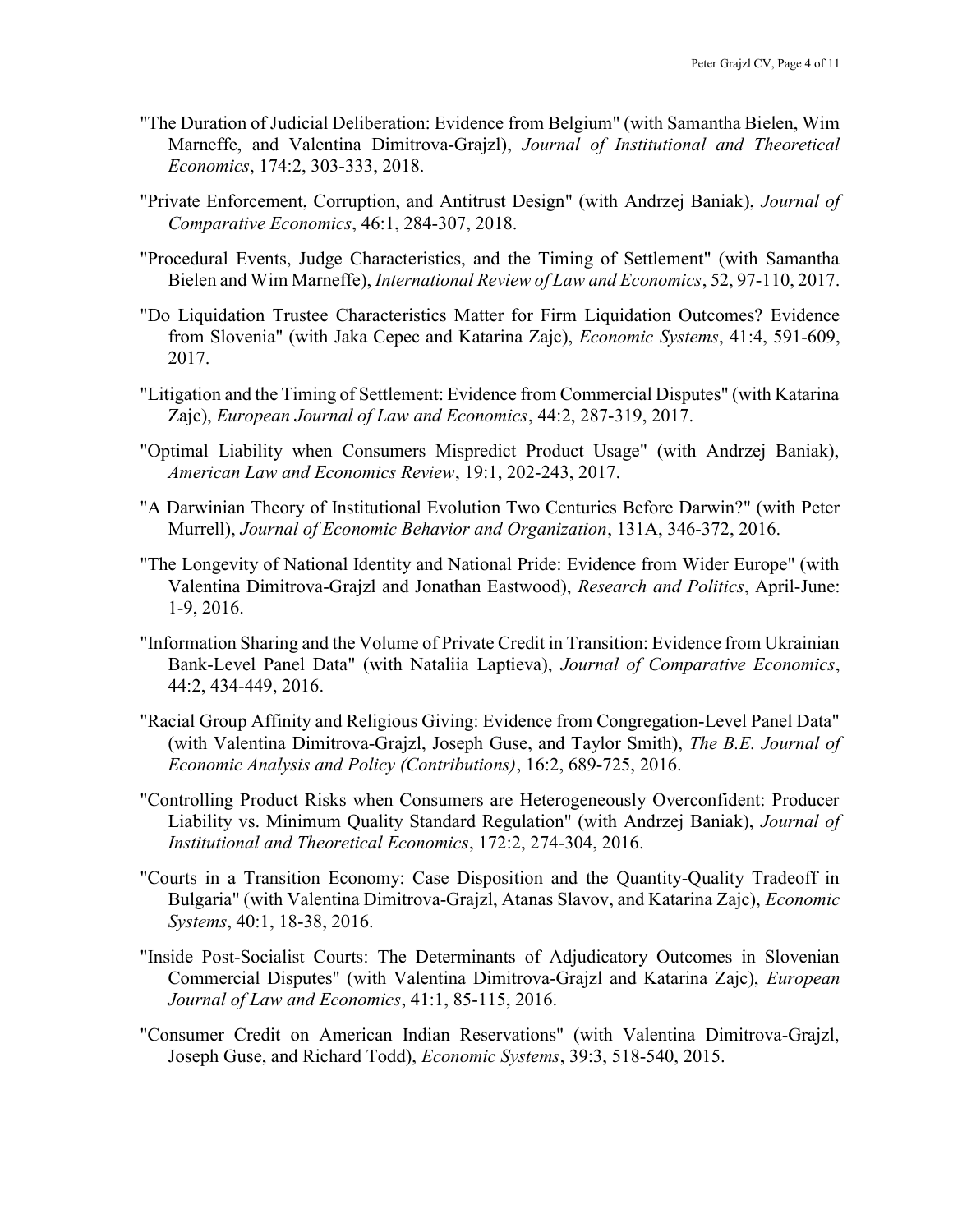- "Understanding Modes of Civil Case Disposition: Evidence from Slovenian Courts" (with Valentina Dimitrova-Grajzl and Katarina Zajc), Journal of Comparative Economics, 42:4, 924-939, 2014.
- "When Do Times of Increasing Uncertainty Call for Centralized Harmonization in International Policy Coordination?" (with Andrzej Baniak), Emerging Markets Finance and Trade, 50:4, 128-144, 2014.
- "Behind the Courts' Walls: Empirical Insights from Slovenia", CESifo DICE Report-Journal for Institutional Comparisons, 12:3, 39-44, 2014.
- "Producer Liability and Competition Policy when Firms are Bound by a Common Industry Reputation" (with Andrzej Baniak and Joseph Guse), The B.E. Journal of Economic Analysis and Policy (Topics), 14:4, 1645-1676, 2014.
- "Jurisdiction, Crime, and Development: The Impact of Public Law 280 in Indian Country" (with Valentina Dimitrova-Grajzl and Joseph Guse), Law and Society Review, 48:1, 127- 160, 2014.
- "Equilibrium and Welfare in a Model of Torts with Industry Reputation Effects" (with Andrzej Baniak), Review of Law and Economics, 9:2, 265-302, 2013.
- "Judicial Incentives and Performance at Lower Courts: Evidence from Slovenian Judge-Level Data" (with Valentina Dimitrova-Grajzl, Janez Sustersic and Katarina Zajc), Review of Law and Economics, 8:1, 215-252, 2012.
- "Mandating Behavioral Conformity in Social Groups with Conformist Members" (with Andrzej Baniak), Journal of Economic Behavior and Organization, 82:2-3, 479-493, 2012.
- "Trust, Perceptions of Corruption, and Demand for Regulation: Evidence from Post-Socialist Countries" (with Valentina Dimitrova-Grajzl and Joseph Guse), Journal of Socio-Economics, 41:3, 292-303, 2012.
- "Court Output, Judicial Staffing, and the Demand for Court Services: Evidence from Slovenian Courts of First Instance" (with Valentina Dimitrova-Grajzl, Janez Sustersic and Katarina Zajc), International Review of Law and Economics, 32:1, 19-29, 2012.
- "Interjurisdictional Linkages and the Scope for Interventionist Legal Harmonization" (with Andrzej Baniak), Review of Law and Economics, 7:2, 405-434, 2011.
- "A Property Rights Approach to Legislative Delegation", Economics of Governance, 12:1, 177-200, 2011.
- "The Choice in the Lawmaking Process: Legal Transplants vs. Indigenous Law" (with Valentina Dimitrova-Grajzl), Review of Law and Economics, 5:1, 615-660, 2009.
- "Industry Self-Regulation, Subversion of Public Institutions, and Social Control of Torts" (with Andrzej Baniak), International Review of Law and Economics, 29:4, 360-374, 2009.
- "Fostering Civil Society to Build Institutions: Why and When" (with Peter Murrell). Economics of Transition, 17:1, 1-41, 2009.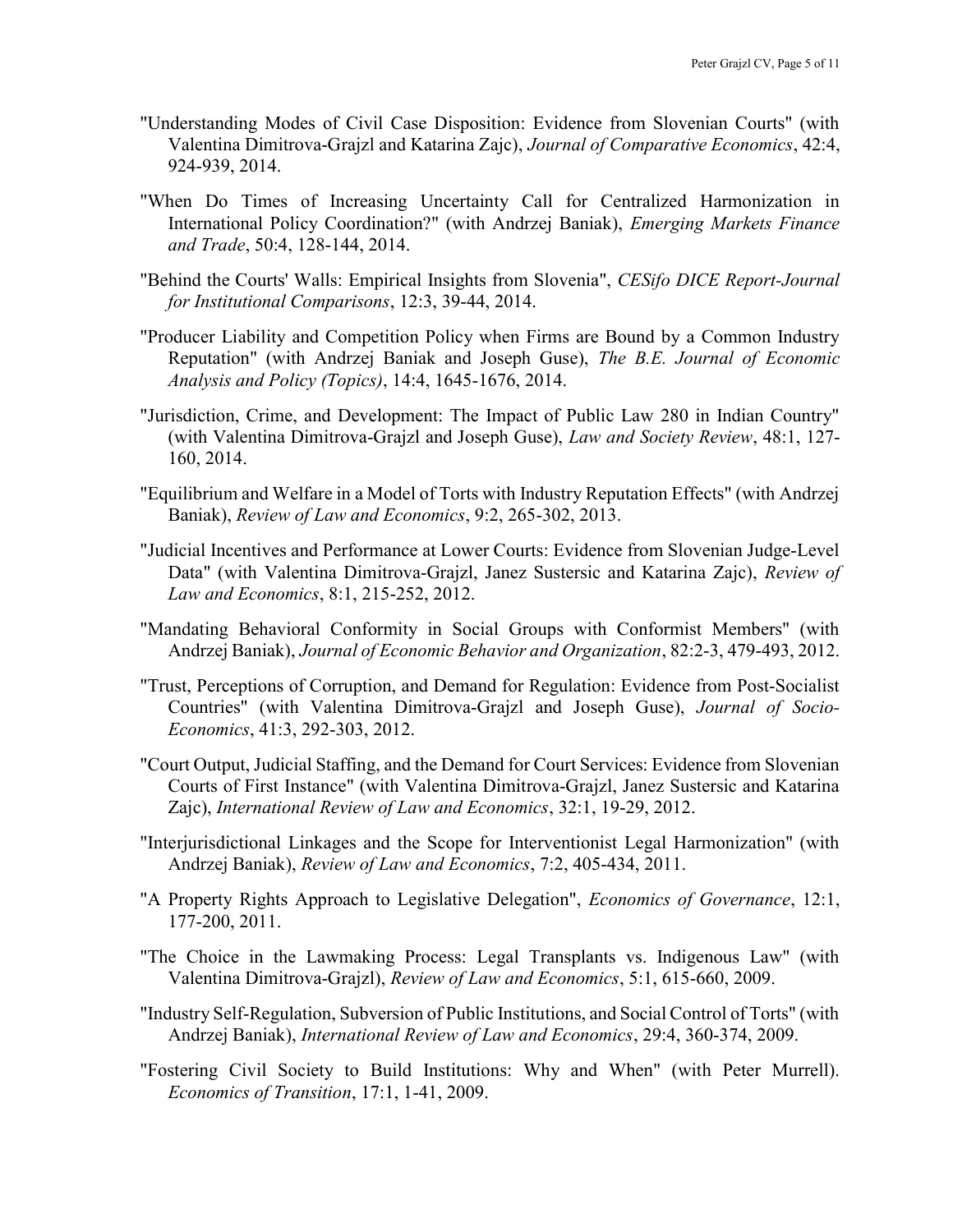- "Allocating Lawmaking Powers: Self-Regulation vs. Government Regulation" (with Peter Murrell), Journal of Comparative Economics, 35:3, 520-545, 2007.
- "Lawyers and Politicians: The Impact of Organized Legal Professions on Institutional Reforms" (with Peter Murrell), Constitutional Political Economy, 17:4, 251-276, 2006.

## WORKING PAPERS

- "Using Topic-Modeling in Legal History, with an Application to Pre-Industrial English Caselaw on Finance" (with Peter Murrell)
- "A Macrohistory of Legal Evolution and Coevolution: Property, Procedure, and Contract in Pre-Industrial English Caselaw" (with Peter Murrell)
- "Unclogging Courts by Targeting Litigant Incentives: The Case of the Brazilian Labor Justice Reform" (with Caio Castelliano and Eduardo Watanabe)
- "Public Sector and the Dynamics of Public Cash" (with Barbara Mörec)
- "Of Families and Inheritance: Law and Development in Pre-Industrial England" (with Peter Murrell)
- "Multidomain Judging and Administration of Justice: Evidence from a Major Emerging-Market Jurisdiction" (with Caio Castelliano and Eduardo Watanabe)

# **TEACHING**

Current (Washington and Lee University (W&L), various terms):

Introduction to Economics

Microeconomic Theory

Comparative Institutional Economics\*

Mathematical Methods in Economics

Past (Central European University (CEU), Univ. of Maryland, Univ. of Ljubljana, W&L):

Honors thesis advising (main advisor or committee member)

Principles of Microeconomics, W&L, 2009-2013, 2016

Economic Governance and Institutional Design\*, W&L, 2011

Economics Senior Capstone Seminar, W&L, 2011-2012

Topics in Law and Economics\* (Ph.D.), CEU, 2008-2009

Comparative Institutional Economics\* (Ph.D.), CEU, 2006-2008

Mathematics for Economists (M.A.), CEU, 2007-2008

Microeconomic Theory 1 (M.A.), CEU, 2005-2008

Principles of Microeconomics, Instructor, Univ. of Maryland, 2003-2004

Microeconomic Analysis (Ph.D.), Graduate Teaching Assistant, Univ. of Maryland, 2001

Principles of Macroeconomics, Teaching Assistant, Univ. of Maryland, 2000-2001

Intermediate Macroeconomics, Teaching Assistant, Univ. of Ljubljana, 1998-1999

\* newly developed course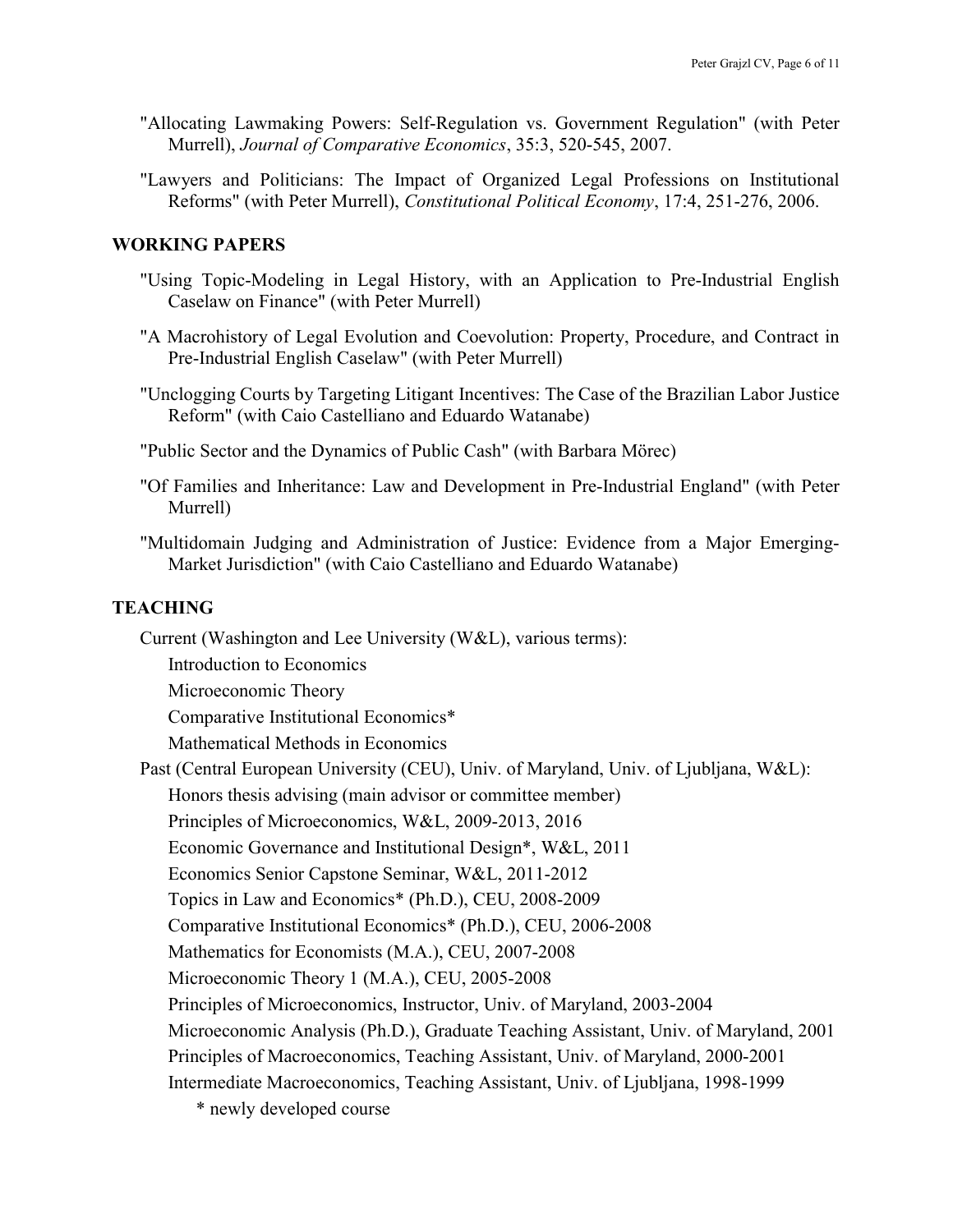### KEYNOTE ADDRESS

"Behind the Walls of Post-Socialist Courts: Empirical Insights from (Two) New EU Member States", keynote address at the Midterm Meeting of the European Masters in Law and Economics (EMLE), University of Hamburg, Winter 2016

## PRESENTATIONS (CONFERENCES, WORKSHOPS, SEMINARS)

OWCAL Workshop, Fall 2021 European Association of Law and Economics, Fall 2021 Workshop Economic Analysis of Litigation, Summer 2021 OWCAL Conference, Spring 2021 Scottish Economic Society, Spring 2021 Tel Aviv University, The Buchmann Faculty of Law, Spring 2021 Washington and Lee University School of Law, Winter 2021 European Masters in Law and Economics, Midterm Meeting, Winter 2021 University of Oxford, AI4Law, Winter 2021 French Association of Law and Economics, Fall 2020 European Association of Law and Economics, Fall 2020 Workshop Economic Analysis of Litigation, Summer 2020 CDFI Symposium with the Federal Reserve Bank of St. Louis and Partners, Summer 2020 Online Workshop on the Computational Analysis of Law (OWCAL), Spring 2020 Conference on Data Science and Law, ETH Zürich, Summer 2019 University of St. Gallen, Spring 2019 Law and Economic Theory Conference, George Mason University Law School, Fall 2018 Federal Judicial Center, Fall 2018 Canadian Law and Economics Association, University of Toronto, Faculty of Law, Fall 2018 Society for Institutional and Organizational Economics, HEC Montreal, Summer 2018 Fifth Empirical Legal Studies Workshop, University of Amsterdam, Winter 2018 Society for Institutional and Organizational Economics, Columbia University, Summer 2017 European Bank for Reconstruction and Development, Spring 2017 Union College, Spring 2017 Workshop Economic Analysis of Litigation, Montpellier, Summer 2016 Washington and Lee University School of Law, Winter 2016 European Association of Law and Economics, Vienna, Fall 2015 Workshop Economic Analysis of Litigation, Torino, Summer 2015 American Law and Economics Association, Columbia Law School, Spring 2015 CESifo Conference on Applied Microeconomics, Munich, Winter 2015 Georgetown University School of Law, Fall 2014 Canadian Law and Economics Association, University of Toronto, Faculty of Law, Fall 2014 Credit Analysis and Risk Management Conference, Oakland University, Summer 2014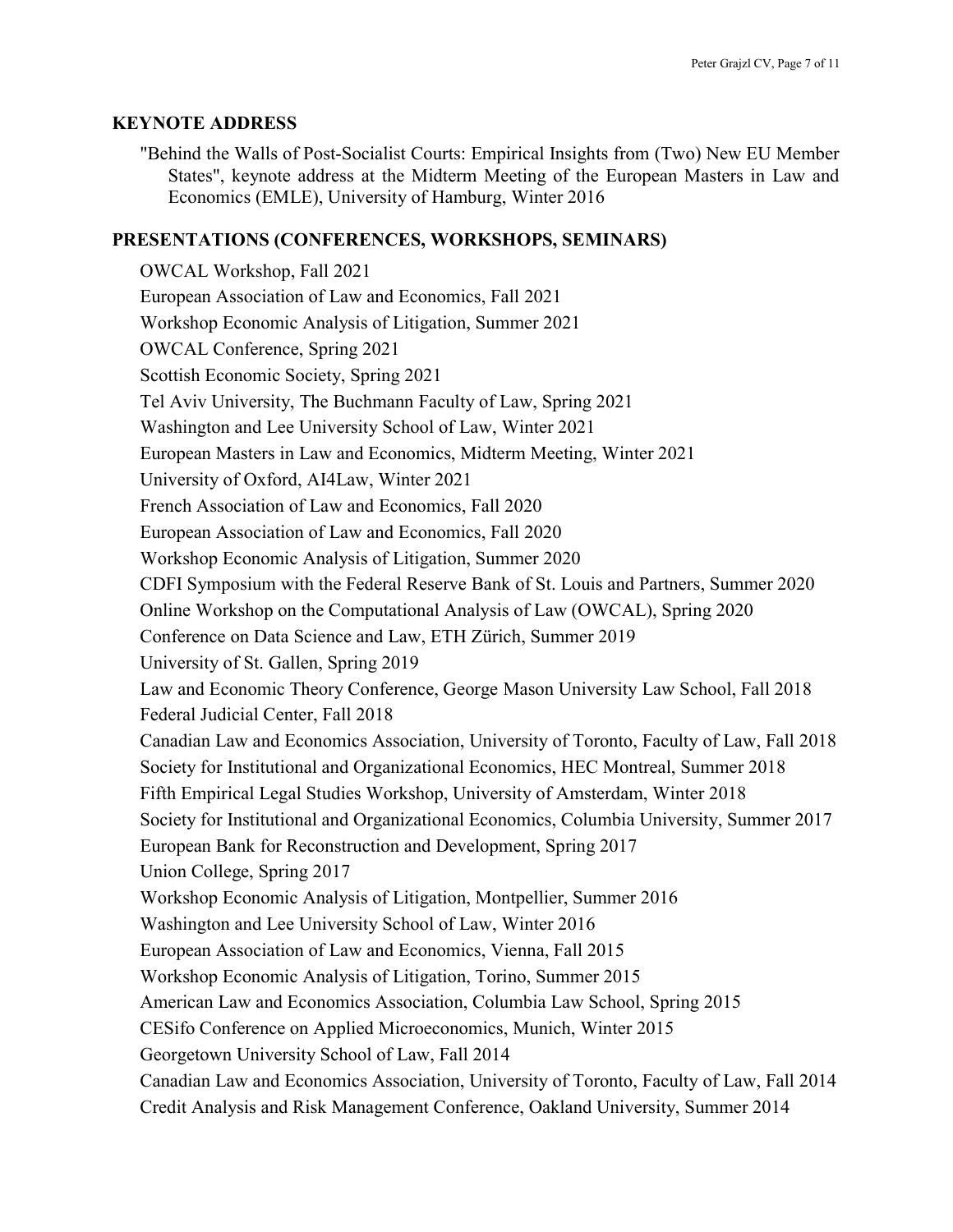Workshop Economic Analysis of Litigation, Catania, Summer 2014 University of Bonn, Summer 2014 Ifo Institute, Munich, Summer 2014 Canadian Law and Economics Association, University of Toronto, Faculty of Law, Fall 2013 International Society for New Institutional Economics, Firenze, Summer 2013 European School on New Institutional Economics, Cargese, Spring 2013 Midwest Economics Association, Columbus, Winter 2013 Public Choice Society, New Orleans, Winter 2013 Southern Political Science Association, Orlando, Winter 2013 St. Bonaventure University, Fall 2012 George Mason University, Fall 2012 International Society for New Institutional Economics, USC School of Law, Summer 2012 American Law and Economics Association, Stanford Law School, Spring 2012 Industrial Organization Society, GMU School of Law, Spring 2012 Public Choice Society, World Meeting, Miami, Spring 2012 University of Maryland at College Park, Fall 2011 James Madison University, Fall 2011 Workshop Legal Order, State, and Economic Development, Firenze, Fall 2011 International Finance and Banking Society, Roma Tre University, Summer 2011 Eastern Economic Association, New York, Winter 2011 Fordham University, Winter 2011 AEA/ASSA, Denver, Winter 2011 Conference on Empirical Legal Studies, Yale Law School, Fall 2010 CESifo Conference on Law and Economics, Munich, Spring 2010 American Law and Economics Association, Princeton University, Spring 2010 University of Richmond, Spring 2010 Southern Political Science Association, Atlanta, Winter 2010 Washington and Lee University, Winter 2009 Beloit College, Winter 2009 AEA/ASSA, Discussant, San Francisco, Winter 2009 European School on New Institutional Economics, Cargese, Spring 2008 European Public Choice Society, Jena, Spring 2008 Workshop Measuring Law and Institutions, University of Paris X, Winter 2007 European Association of Law and Economics, Copenhagen, Fall 2007 European Economic Association, Budapest, Summer 2007 International Society for New Institutional Economics, Reykjavik, Summer 2007 Laszlo Rajk College, Summer 2007 University of Vienna, Spring 2007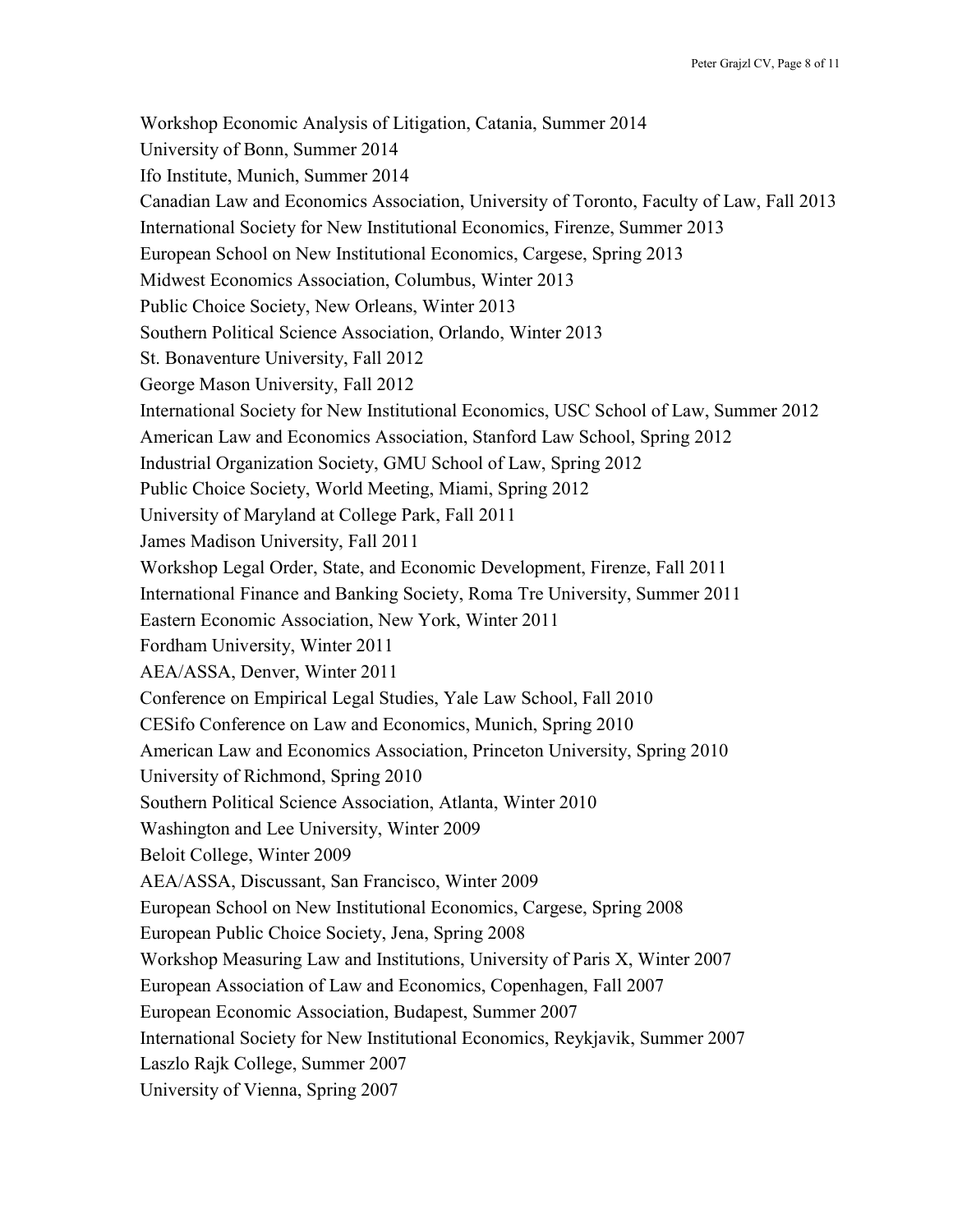Public Choice Society, World Meeting, Amsterdam, Spring 2007 European Association of Law and Economics, Ljubljana, Fall 2005 SITE, Stockholm School of Economics, Spring 2005 (declined) Central European University, Spring 2005 CERGE-EI, Spring 2005 Inter-University Graduate Student Conference, Yale University, Spring 2004 Federal Trade Commission, Fall 2003 George Mason University, Fall 2003

# HONORS AND AWARDS

- Ehrick Kilner Haight Sr. Term Professorship, Washington and Lee University, July 2017-June 2020
- NASDAQ/SunTrust grant, Washington and Lee University, for "Courts in a Post-Conflict Environment" (with Shikha Silwal), 2015
- American Sociological Foundation, Fund for the Advancement of the Discipline, grant for "Tracing the Global Spread of National Identity: A Pilot Study" (with Valentina Dimitrova-Grajzl, Jonathan Eastwood, and Nicolas Prevelakis), Fall 2013
- Global Development Network, grant for "Trials and Settlements in the Post-Socialist World" (with Katarina Zajc), Winter 2013
- Lenfest Summer Fellowship grant, Washington and Lee University, 2011-present
- Slovenian Research Agency (ARRS), Target Research Program grant for examination of Slovenian judicial system (with co-authors), 2010 and 2011
- The Artinian Award (travel grant), Southern Political Science Association, 2010
- Teaching Award, Department of Economics, CEU, academic years 2007-2008 (bestowed for the first time in the history of department), 2008-2009

Teaching Award (as Instructor), Department of Economics, University of Maryland, Fall 2004 Faculty Travel Grants (several), CEU, 2005-2009

Graduate Assistantship, University of Maryland, 2000-2005

- Scholarship for graduate studies, Government of the Republic of Slovenia, 2000-2005
- Scholarship for graduate studies, Bank of Slovenia, 2000-2003

The Žiga Zois scholarship, Republic of Slovenia, 1992-2003

The Golden Plaque of the University of Ljubljana (Zlata plaketa Univerze v Ljubljani), 2000

The Prešeren Award (Prešernova nagrada), Faculty of Economics, University of Ljubljana, 2000

Socrates/Erasmus scholarship, European Union, 1999-2000

# ACADEMIC SERVICE

Washington and Lee University: First-year advisor, 2010, 2019 Economics major advisor, 2010-present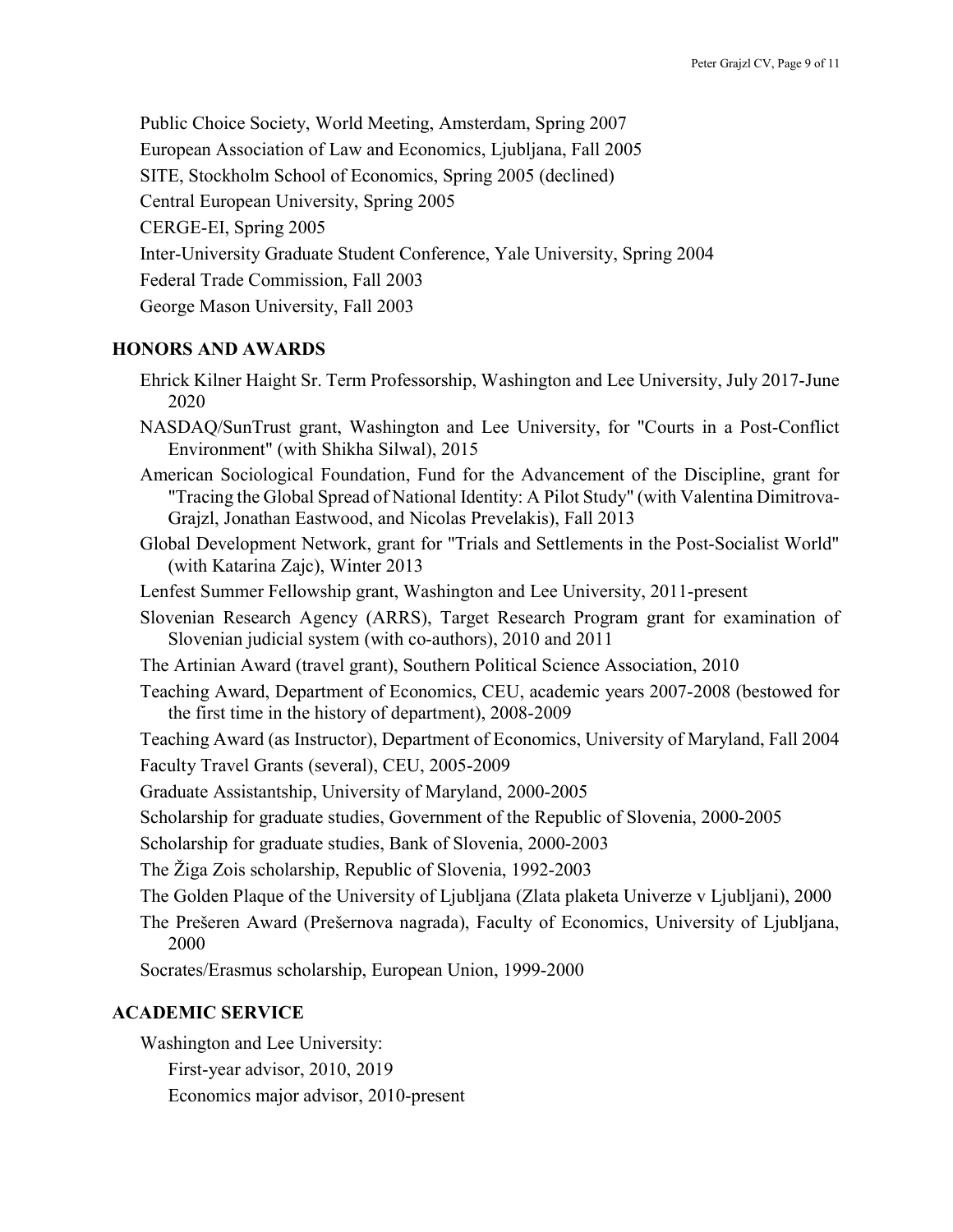- R.E. Lee/Summer Research Scholars student mentor, Summer 2011, 2014
- Science Society and the Arts planning committee, Fall 2011-Winter 2013
- Phi Kappa Psi fraternity faculty advisor, Fall 2011-Winter 2013
- Johnson scholars interviewer, 2012-2014
- Williams School working group on faculty development, Fall 2011
- Department of Economics faculty research seminar organizer, Fall 2011-Winter 2015, Fall 2020-Winter 2021
- Committee to consider Faculty Handbook revisions for undergraduate tenure and promotion, Winter 2013-Fall 2015
- Library committee (ad hoc) on compact shelving, Winter 2013
- Department of Economics visiting professors search committee, Winter 2013
- Department of Economics tenure committee, Fall 2013-present
- Department of Economics promotion committee, Fall 2019-present
- Global learning faculty liaison, Fall 2014-Spring 2019
- Williams School faculty representative to the Board of Trustees, Fall 2015-Spring 2017
- Student Summer Independent Research (SSIR) mentor, Summer 2016
- University Board of Appeals, alternate, Fall 2016-Fall 2018
- Williams School strategic planning committee on interdisciplinary initiatives, Fall 2016- Winter 2017
- Department of Economics 3G scholarships committee, Winter 2017
- Committee on Econ 100: Introduction to Economics, chair, Winter 2017-Spring 2018
- Shepherd poverty program, second reader for POV 423 seminar papers, Fall 2017-Fall 2018
- Faculty administrators evaluation committee, Fall 2017-Spring 2018
- University library committee, chair, Fall 2019-present
- University library director search committee, Fall 2019-Winter 2020
- Law, Justice and Society interdisciplinary program, core faculty, Fall 2019-present
- Department of Economics study abroad and domestic transfer credit approvals, Fall 2020 present
- Department of Economics faculty search screening committee, chair, Fall 2020
- Department of Economics Honors task force, chair, Spring 2021
- Law, Justice and Society interdisciplinary program faculty search screening committee, member, Fall 2021
- Department of Economics interim department head, Winter 2022-present

Central European University:

- CEU enrollment trends committee, 2006-2009
- CEU scholarship advisory committee, 2006-2009
- CEU admissions committee, 2006-2009
- CEU Curriculum Resource Center, course development session organizer, Fall 2007